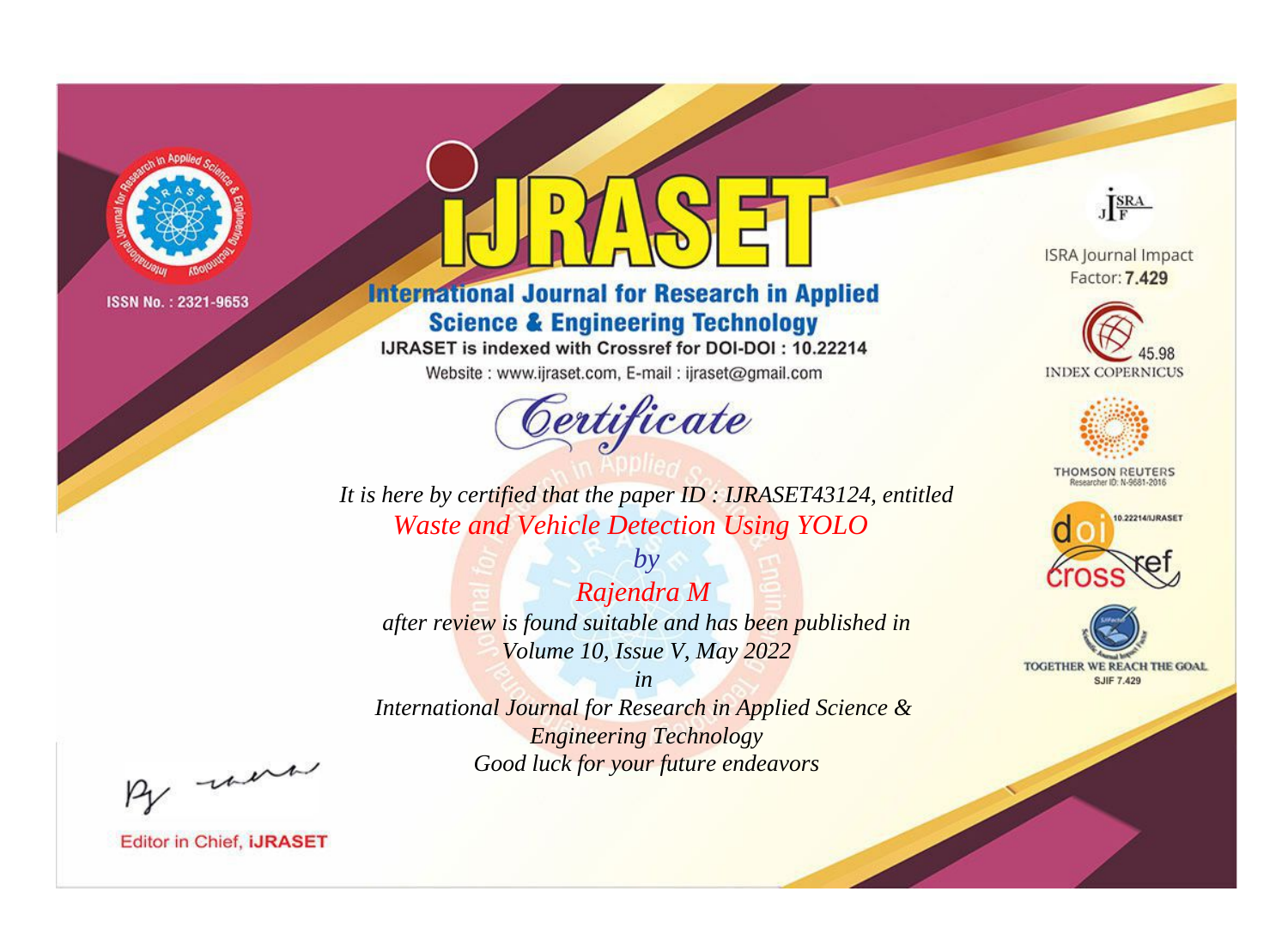

# **International Journal for Research in Applied Science & Engineering Technology**

IJRASET is indexed with Crossref for DOI-DOI: 10.22214

Website: www.ijraset.com, E-mail: ijraset@gmail.com



JERA

**ISRA Journal Impact** Factor: 7.429





**THOMSON REUTERS** 



TOGETHER WE REACH THE GOAL **SJIF 7.429** 

It is here by certified that the paper ID: IJRASET43124, entitled **Waste and Vehicle Detection Using YOLO** 

 $by$ Rajesh Y A after review is found suitable and has been published in Volume 10, Issue V, May 2022

 $in$ International Journal for Research in Applied Science & **Engineering Technology** Good luck for your future endeavors

By morn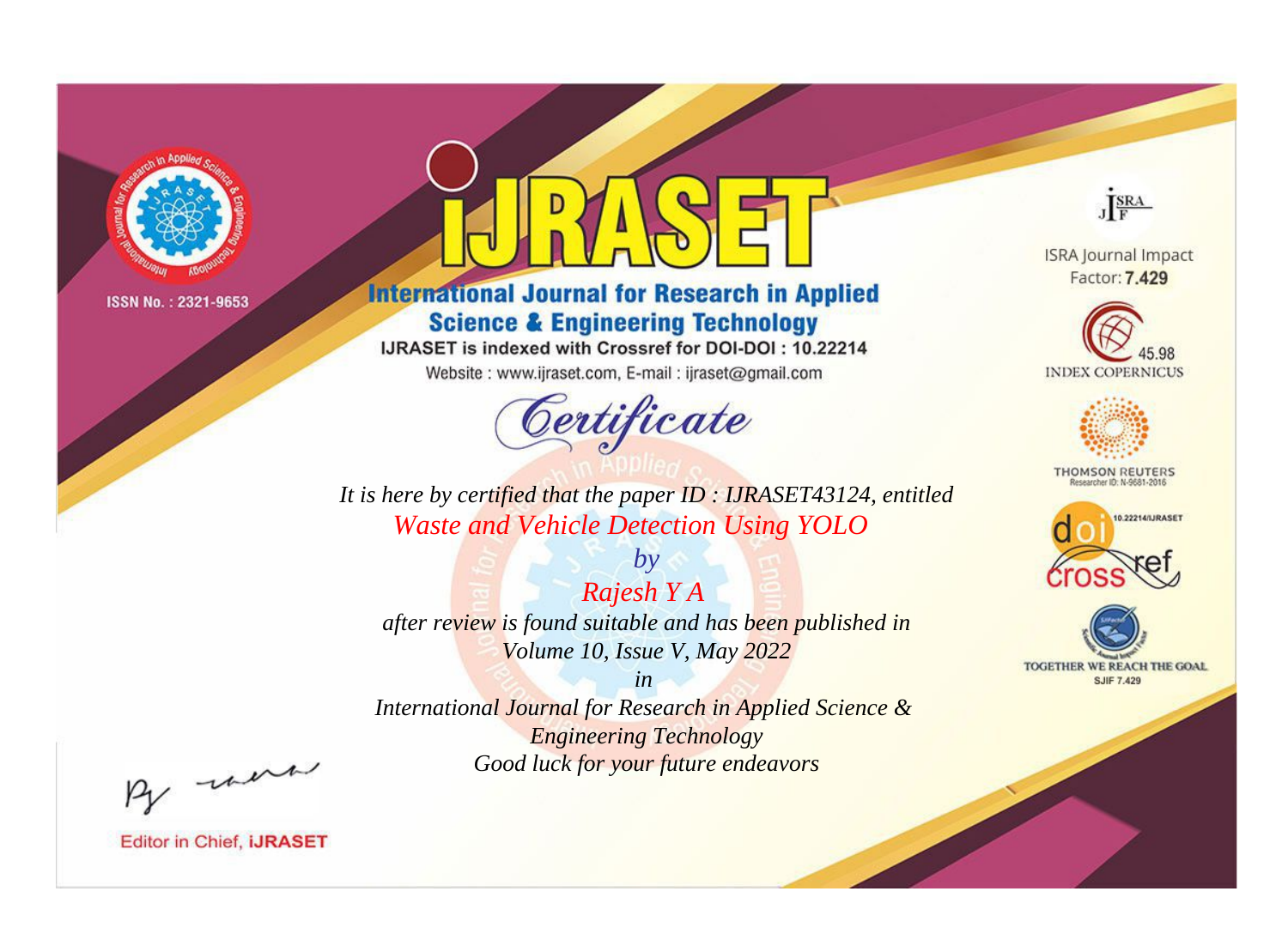

# **International Journal for Research in Applied Science & Engineering Technology**

IJRASET is indexed with Crossref for DOI-DOI: 10.22214

Website: www.ijraset.com, E-mail: ijraset@gmail.com



JERA

**ISRA Journal Impact** Factor: 7.429





**THOMSON REUTERS** 



TOGETHER WE REACH THE GOAL **SJIF 7.429** 

*It is here by certified that the paper ID : IJRASET43124, entitled Waste and Vehicle Detection Using YOLO*

*by Rahul Balaji S after review is found suitable and has been published in Volume 10, Issue V, May 2022*

*in* 

*International Journal for Research in Applied Science & Engineering Technology Good luck for your future endeavors*

By morn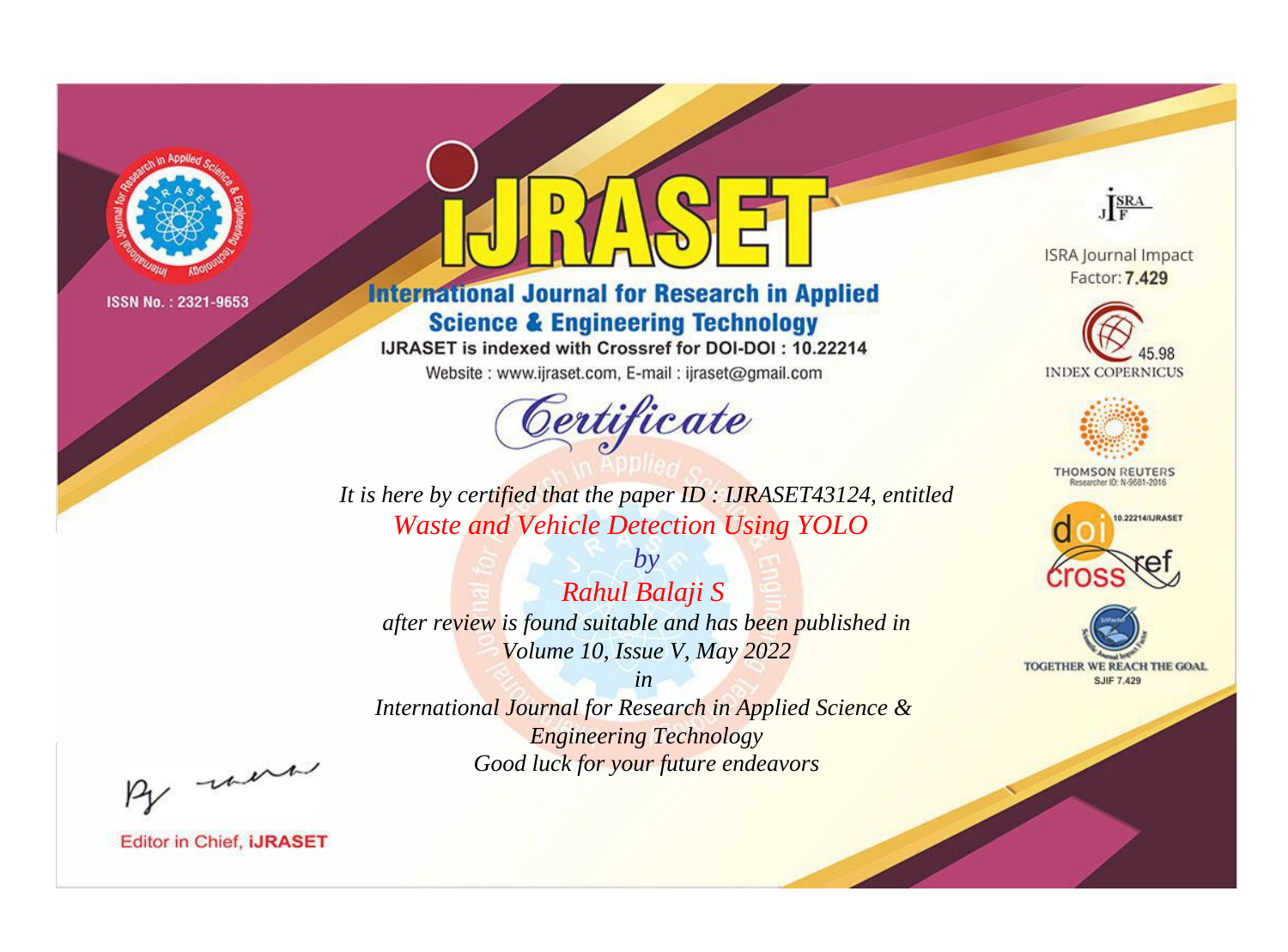

# **International Journal for Research in Applied Science & Engineering Technology**

IJRASET is indexed with Crossref for DOI-DOI: 10.22214

Website: www.ijraset.com, E-mail: ijraset@gmail.com



JERA

**ISRA Journal Impact** Factor: 7.429





**THOMSON REUTERS** 



TOGETHER WE REACH THE GOAL **SJIF 7.429** 

*It is here by certified that the paper ID : IJRASET43124, entitled Waste and Vehicle Detection Using YOLO*

*by Puneeth Kumar R after review is found suitable and has been published in Volume 10, Issue V, May 2022*

*in* 

*International Journal for Research in Applied Science & Engineering Technology Good luck for your future endeavors*

By morn